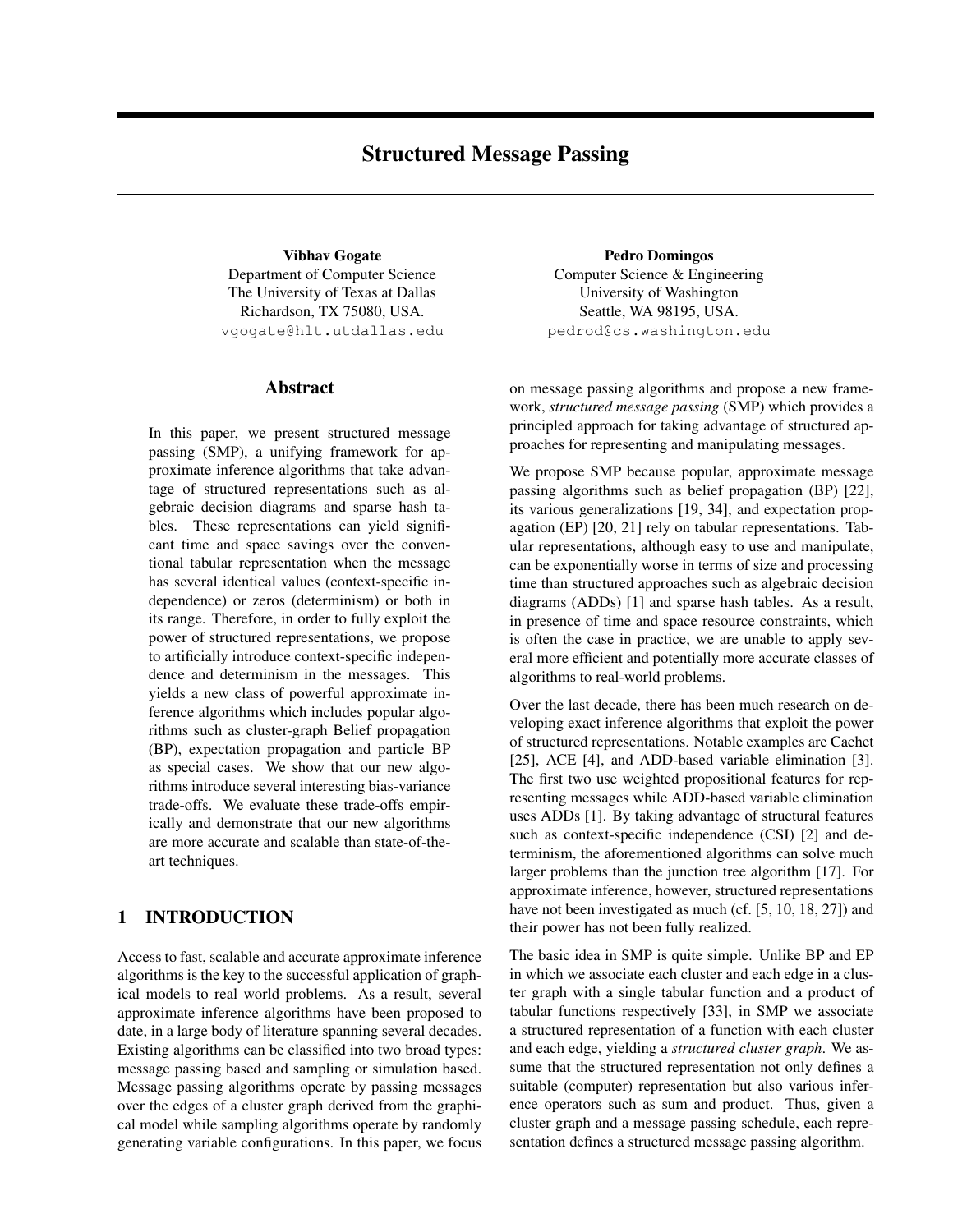We show that in spite of its simplicity, SMP enables us to define more powerful BP and EP algorithms as well as several new classes of principled message passing algorithms. In particular, when the inference operators are lossless, i.e., they faithfully represent the message, we get the cluster graph BP algorithm. When the inference operators are lossy and minimize the KL divergence between the original function and the lossy representation, we get the EP algorithm. Defining new lossy operators yields new classes of algorithms. However, since the structured representations can be exponentially more efficient than the tabular representation, the resulting SMP algorithms are likely to be much more efficient in terms of time and space complexity. Thus, given a bound on time and space complexity, SMP will allow much larger clusters than tabular BP and EP. Since the accuracy typically increases with the cluster size, it is likely that SMP algorithms will be more accurate than tabular BP and EP.

We consider a possible instance of the SMP algorithm in which we artificially introduce determinism and CSI in the messages. Such messages can then be efficiently represented using structured approaches, yielding a significant reduction in complexity. Moreover, if each new message includes assignments that have relatively high information content, the resulting algorithm will also have high accuracy. To this end, we propose to introduce determinism via Monte Carlo simulation (e.g., via Gibbs sampling or importance sampling), retaining only sampled and therefore potentially high-probability partial assignments within each cluster. Following [10, 30], we propose to introduce CSI by quantizing messages, namely reducing the number of distinct values in the range of the message by replacing a number of values that are close to each other by a single value.

We show that our new SMP algorithm introduces several bias-variance trade-offs. Specifically, we show that given a set of samples and a fixed error bound for quantization, increasing the cluster size increases the variance but reduces the bias. On the other hand, for a fixed error bound and cluster size, increasing the sample size decreases the variance and therefore improves accuracy.

Within our algorithm and the SMP framework, we consider two structured representations: sparse hash tables and algebraic decision diagrams,<sup>1</sup> define lossy and lossless operators for them and empirically evaluate their efficacy on various benchmarks. For comparison, we use iterative join graph propagation (IJGP) [19], co-winner of 2010 UAI competition [8], and evaluate our algorithms on the task of computing all single variable marginal distributions. Our

experiments show that our new algorithm is superior to IJGP.

The rest of the paper is organized as follows. In section 2, we describe notation and preliminaries. In section 3, we introduce structured cluster graphs and describe structured representations and operators in section 4. In section 5, we present our new algorithm that is a possible instance of SMP and analyze bias-variance tradeoffs for it. We empirically evaluate our new algorithm in section 6. We discuss related work in section 7 and conclude in section 8.

## 2 PRELIMINARIES AND NOTATION

A (discrete) graphical model or a Markov network (cf. [6, 15, 24]), denoted by  $G$ , is a triple  $(X, D, \Phi)$ , where  $X = \{X_1, \ldots, X_n\}$  is a set of variables,  $D =$  ${D(X_1), \ldots, D(X_n)}$  is a set of domains of variables, where  $D(X_i)$  is the domain of  $X_i$  and  $\Phi = {\phi_1, \ldots, \phi_m}$ is a set of functions (also called factors or potentials). Each function  $\phi_i$  is defined over a subset of variables, called its scope, denoted by  $S(\phi_i)$ . Let  $D(\mathbf{X})$  denote the Cartesian product of the domains of all variables in X. Let  $\mathbf{x} = (x_1, \ldots, x_n) \in D(\mathbf{X})$  where  $x_i \in D(X_i)$  denote an assignment of values to all variables in X. A Markov network represents the following probability distribution.

$$
P_{\mathcal{G}}(\mathbf{x}) = \frac{\prod_{i=1}^{m} \phi_i(\mathbf{x}_{S(\phi_i)})}{\sum_{\mathbf{x} \in D(\mathbf{X})} \prod_{i=1}^{m} \phi_i(\mathbf{x}_{S(\phi_i)})}
$$
(1)

where  $\mathbf{x}_{S(\phi_i)}$  is the projection of **x** on  $S(\phi_i)$ . We will often abuse notation and write  $\phi_i(\mathbf{x}_{S(\phi_i)})$  as  $\phi_i(\mathbf{x})$ . The denominator of Eq. (1) is a normalization constant, called the *partition function*. Common queries over graphical models are computing the partition function and the marginal distribution  $P_G(X_i)$  for all variables  $X_i \in \mathbf{X}$ .

Cluster graph belief propagation (BP) is an approximate message passing algorithm for computing variable marginals. It operates on a data structure called the cluster graph defined below:

**Definition 1.** Given a graphical model  $\mathcal{G} = (\mathbf{X}, \mathbf{D}, \Phi)$ , a cluster graph is a graph  $G(V, E)$  in which each vertex  $V \in$ V and edge  $E \in \mathbf{E}$  is associated with a subset of variables, denoted by  $L(V)$  and  $L(E)$  respectively such that: (i) for every function  $\phi \in \Phi$ , there exists a vertex  $L(V)$  such that  $S(\phi) \subseteq L(V)$  and (ii) for every variable  $X \in \mathbf{X}$ , the set of vertices and edges in  $G$  that mention  $X$  form a connected sub-tree of G (*running intersection property*).

In cluster graph BP, we first put each function  $\phi \in \Phi$  in a cluster V such that  $S(\phi) \subseteq L(V)$ . Then each node  $V_i$ sends the following message to a node  $V_j$  on the edge  $E_{i,j}$ , iteratively until convergence

$$
m_{i\to j}(\mathbf{y}) = \sum_{\mathbf{z}} \prod_{\phi \in \Phi(V_i)} \phi(\mathbf{y}, \mathbf{z}) \prod_{V_k \in N(i,j) \setminus \{V_j\}} m_{k \to i}(\mathbf{y}, \mathbf{z})
$$

<sup>&</sup>lt;sup>1</sup>Note that SMP is a general approach for easily designing message-passing algorithms and as such can be used with any structured representation, not just ADDs and sparse hash tables. For example, it is relatively straight-forward to extend our basic framework to Affine ADDs [26].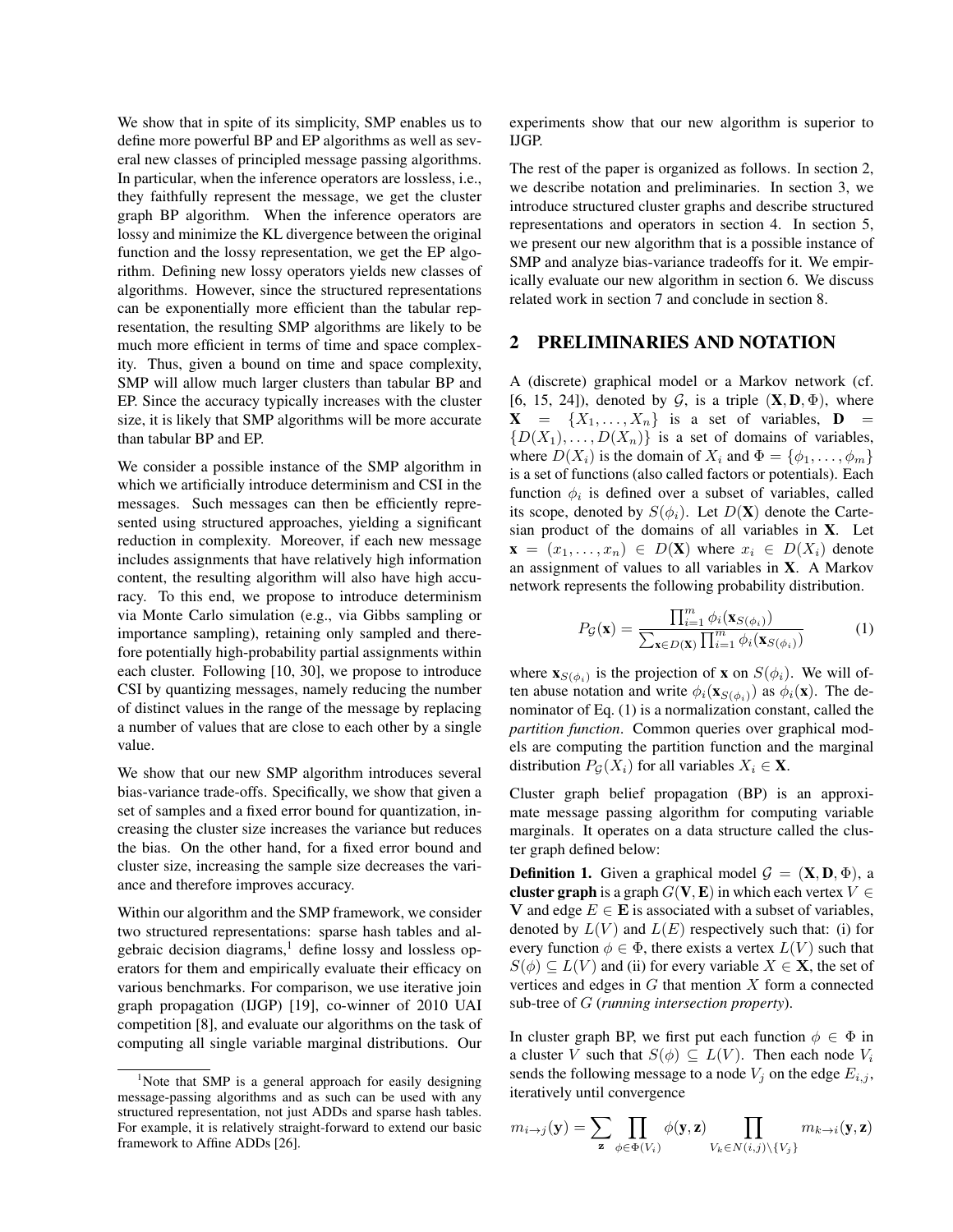where  $Y = L(E_{i,j}), y \in D(Y), Z = L(V_i) \setminus L(E_{i,j}),$  $z \in D(\mathbf{Z}), \Phi(V_i)$  is the set of functions from the graphical model assigned to  $V_i$ ,  $m_{i\rightarrow j}$  is the message sent from  $V_i$ to  $V_j$ ,  $(\mathbf{y}, \mathbf{z})$  denotes the composition of assignments and  $N(i, j)$  is the set of neighbors of  $V_i$  in G. Once the messages have converged, we can recover the marginal distribution for any variable  $X_i \in \mathbf{X}$  by finding a cluster  $V \in \mathbf{V}$ that mentions  $X_i$ , multiplying all functions and incoming messages to the cluster and then summing out all variables other than  $X_i$  from the resulting function. The cluster graph BP algorithm may not converge. In such cases, we put a bound on the number of iterations and stop the algorithm once it exceeds this bound.

The message passing approach described above is called sum-product message passing. An alternative approach, which has smaller time complexity but higher space complexity is belief-update message passing (see [15] for more details). When the cluster graph is a tree, cluster graph BP is exact and coincides with the junction tree algorithm. The time and space complexity of cluster graph BP is  $O(|V| \exp(\max_{V \in V} |L(V)|))$  assuming that each message uses tabular representation.

The expectation propagation algorithm (EP) [20] operates on a cluster graph by passing approximate messages. In EP, we associate a product of functions with each edge [33], denoted by  $\widetilde{m}_{i\to j} = \prod_k \widetilde{m}_{i\to j,k}$ . The main idea here is to approximate a large message which is computationally infeq. proximate a large message which is computationally infeasible using a tractable message  $\widetilde{m}_{i\rightarrow j}$  such that the KL divergence (KL divergence between two distributions P and Q is given by  $\sum_{\mathbf{x}} P(\mathbf{x}) \log(P(\mathbf{x})/Q(\mathbf{x}))$ . To compute KL divergence between two functions, we normalize the functions and then compute KL divergence between them.) between the two is minimized.

Note that unlike cluster graph BP in which the answers of sum-product and belief-update message passing are the same, in case of EP, they are not. Often, however, we prefer belief-update message passing in EP because it yields more accurate answers in practice.

## 3 STRUCTURED CLUSTER GRAPHS

In a cluster graph, each cluster and each edge is associated with a tabular function or a product of tabular functions. The main, fairly simple idea in structured cluster graphs is to associate each edge and each cluster with a parametric (i.e., structured) representation of a function. The parametric representation of a function is a pair  $(\mathcal{R}, \mathbf{w})$  where  $\mathcal{R}$ denotes the structure and w is a set of real-valued parameters. We assume throughout that  $R$  determines the complexity of representing the function. We also assume that the structure is fixed or we have bound on its complexity.

**Definition 2.** Given a graphical model  $(X, D, \Phi)$ , a structured cluster graph (SCG) is a graph  $G(V, E)$  in which each vertex  $V \in V$  and each edge  $E \in E$  is associated with a parametric representation of a function, denoted by  $\mathcal{R}_V$  and  $\mathcal{R}_E$  respectively, such that: (i) for every function  $\phi \in \Phi$ , there exists a vertex V such that  $S(\phi) \subseteq S(\mathcal{R}_V)$ and (ii) for every variable  $X \in \mathbf{X}$ , the set of vertices and edges in  $G$  that mention  $X$  form a connected sub-tree of  $G$ .

To perform message passing over a SCG, we need to define the sum, product and division operators over the parametric representation. We assume that the *representation system* used defines these operators for us. In addition, we assume that the system provides a *projection* operator, which takes a function  $\phi$  and a parametric representation  $(\mathcal{R}, \mathbf{w})$  as input and sets the parameters w. In other words, the projection operator yields an instantiation of  $(\mathcal{R}, \mathbf{w})$ , which we will denote by  $\mathcal{R}[\phi]$ . We say that  $\mathcal{R}[\phi]$  is *lossless* if we can recover  $\phi(\mathbf{y})$  for all  $\mathbf{y} \in D(S(\phi))$ , i.e.,  $\mathcal{R}[\phi](\mathbf{y}) = \phi(\mathbf{y})$ . Otherwise, it is *lossy*.

The *product* and *division* operators take two instantiations  $\mathcal{R}_A[\phi_i]$  and  $\mathcal{R}_B[\phi_j]$ , and a target representation  $\mathcal{R}_C$  as input, and output  $\mathcal{R}_C[\phi_k]$  where  $\phi_k = \phi_i.\phi_j$  and  $\phi_k = \phi_i/\phi_j$ respectively. The *sum* operator takes as input an instantiation  $\mathcal{R}_A[\phi_i]$ , a representation  $\mathcal{R}_B$ , and a set of variables  $\mathbf{Y} \subseteq S(\phi_i)$  as input and outputs  $\mathcal{R}_B[\phi_i]$  where  $\phi_j = \sum_{\mathbf{Y}} \phi_i$ . We say that the sum, product and division operators are lossless if their output is lossless. Otherwise, they are lossy. The lossy sum, product and division operators can be defined in terms of their lossless analogues using the projection operator; the lossy instantiation  $\mathcal{R}_{LY}[\phi],$ is simply a projection of the lossless instantiation  $\mathcal{R}_{LS}[\phi],$ on  $\mathcal{R}_{LY}$ .

The message passing algorithm over a SCG, which we will refer to as *structured message passing* (SMP) operates as follows. First, we initialize the SCG by initializing the parametric representation at each edge and each cluster to the uniform distribution (or to some other distribution based on prior knowledge). Then, for each function  $\phi \in \Phi$ , we select a cluster V such that  $S(\phi) \subseteq L(V)$  and multiply  $\mathcal{R}_V[\phi]$  with the current structured representation, say  $\mathcal{R}_V[\phi_V]$  at V, storing the result in  $\mathcal{R}_V[\phi_V]$ . Then, we pass messages, as usual, between the clusters, using the sum, division and product operators, until convergence. In sumproduct propagation only the sum and product operators are used while in the belief update propagation all the three operators are used. The complexity of structured message passing is dependent on the representation system used.

It is straight-forward to show that:

Proposition 1. *SMP is equivalent to the cluster graph BP algorithm if all operators are lossless. Similarly, SMP is equivalent to the EP algorithm under the restriction that the sum, product and division operators are lossy and all* messages on all edges  $E_{i,j} = (V_i, V_j)$  are such that they *minimize the K-L divergence between the actual message*  $m_{i\rightarrow j}$  *and the represented message*  $\mathcal{R}_{E_{i,j}}[m_{i\rightarrow j}]$ *.*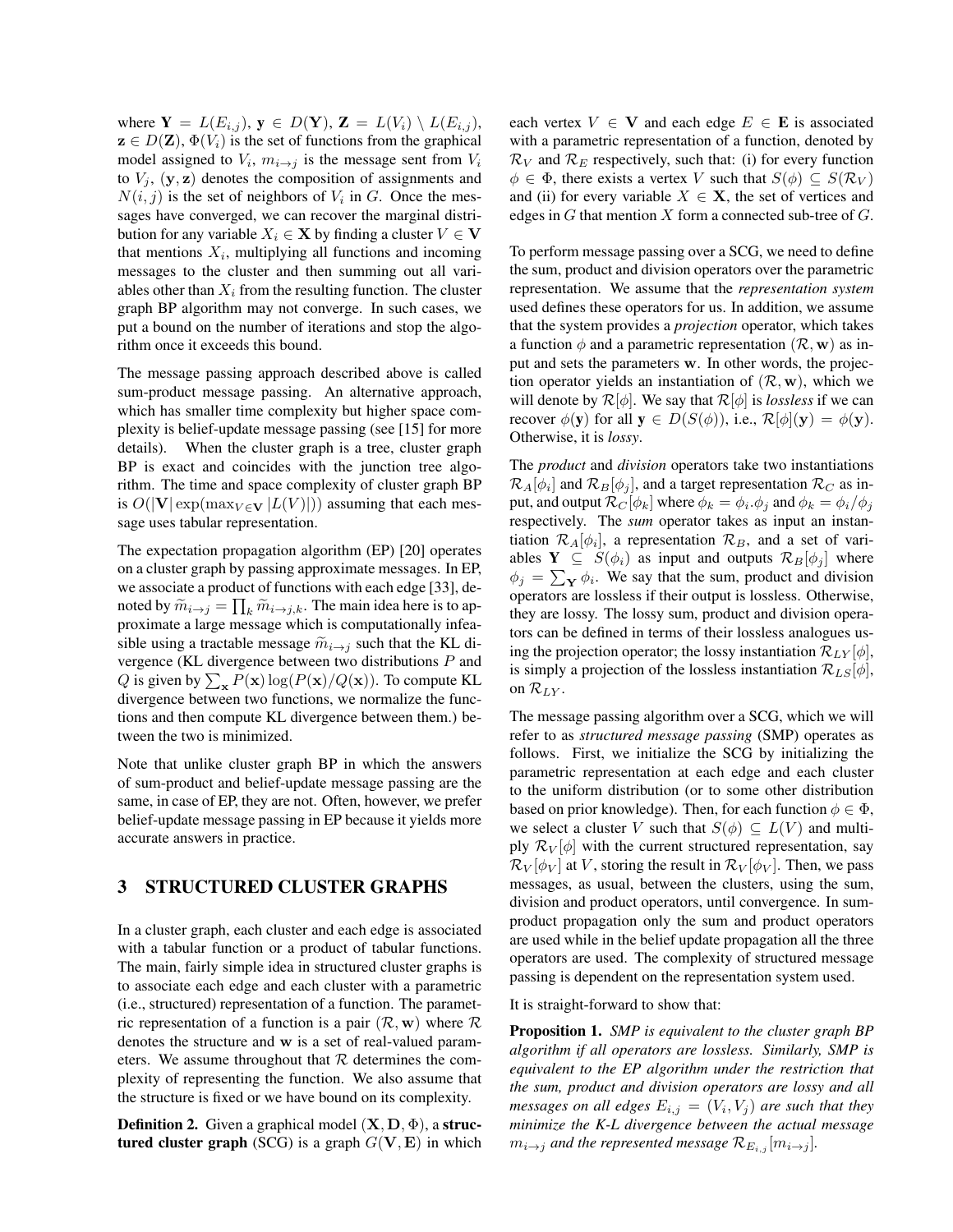

Figure 1: (a) Tabular representation of a Boolean function, (b) Its ADD representation. In the ADD representation the solid and dashed arcs correspond to the true and false assignments of the parent variable respectively.

In spite of this equivalence, note that SMP with the aforementioned restrictions is more powerful than both tabular BP and tabular EP because by using structured representations that are more efficient than tabular representations, in practice, we can run SMP on graphs having much larger cluster size than both BP and EP. As the accuracy typically increases with the cluster size, we expect SMP to be more accurate than tabular EP and BP algorithms having comparable computational complexity.

### 4 STRUCTURED REPRESENTATIONS

In this section, we consider two structured representations, sparse tables and algebraic decision diagrams, and describe lossless sum, product, division and assignment operators for them. Then, we show how we can exploit the power of these representations by defining lossy operators.

Sparse Tables Sparse or zero-suppressed tables are often useful when a substantial number of zeros are present in the graphical model [13, 16]. Instead of storing a real number for all possible configurations of variables, the function is represented as a list of tuples having non-zero values. For example, the sparse representation of the tabular representation given in Fig. 1(a) is a table that contains only the first three entries. The non-zero tuples are typically stored in a hash table for fast access. It is easy to define lossless sum, product, division and assignment operators over this representation. For instance, the product operator corresponds to database hash join and the sum operator corresponds to database project (cf. [28]). The complexity of these operations is linear in the size of the input and output tables, assuming constant time table lookup. The lossless operators define a cluster graph BP algorithm, which is likely to be more efficient than the tabular approach when determinism is present. However, when no determinism is present, the resulting BP algorithm will be slightly inefficient than the tabular approach because of the constant time overhead introduced by the sparse operators.

Algebraic Decision Diagrams Algebraic decision diagrams (ADDs) [1] are an efficient representation of realvalued Boolean functions having many identical values in their range. ADDs are directed acyclic graphs (DAG) and have two types of nodes: leaf nodes which are labeled by real-values and non-leaf nodes which are labeled by variables. Each decision node has two outgoing arcs corresponding to the true and false assignments of the corresponding variable. ADDs enforce a strict variable ordering from the root to the leaf node and impose the following three constraints on the DAG: (i) no two arcs emanating from a decision node can point to the same node, (ii) if two decision nodes have the same variable label, then they cannot have (both) the same true child node and the same false child node and (iii) no two leaf nodes are labeled by the same real value. ADDs that do not satisfy these constraints are referred to as unreduced ADDs while those that do are called reduced ADDs. An unreduced ADD can be reduced by merging isomorphic subgraphs and eliminating any nodes whose two children are isomorphic (see [1] for more details). A reduced, ordered ADD is a canonical representation. Namely, two functions will have the same ADD (under the same variable ordering) iff they are the same. For example, Fig. 1(b) shows the ADD representation of the function given in Fig. 1(a).

It is easy to define lossless sum, product and division operators using standard ADD operations (and in practice, implement them using open-source ADD packages such as CUDD [29]). The complexity of these operations is linear in the size of the largest ADD. Note that any non-Boolean function can be converted to a Boolean function by introducing a Boolean variable for each variable-value pair and adding Boolean constraints which ensure that each variable is assigned exactly one value (cf. [32]). Therefore, our approach is also applicable to multi-valued variables.

ADDs and Sparse Tables as Features ADDs and sparse tables can be interpreted as representations of weighted features (or propositional formulas) defined over their variables. Each entry in the sparse table represents a simple conjunctive feature while each leaf node of an ADD represents a complex feature that is a disjunction of several conjunctive features. For example, the first two entries in the sparse table in Fig. 1(a) represent the conjunctive weighted features  $[ (\neg A \land \neg B), 3]$  and  $[ (\neg A \land B), 3]$  respectively while the rightmost leaf node in the ADD in Fig. 1(b) represents the complex weighted feature  $[(\neg A \wedge \neg B) \vee (\neg A \wedge$  $B$ )), 3], which is logically equivalent to  $[(-A), 3]$ .

### 4.1 Lossy Operators

In order to fully exploit the power of structured representations, we need lossy operators. Note that without lossy operators, we cannot guarantee that the size of the computed message will be bounded by the size of the structure asso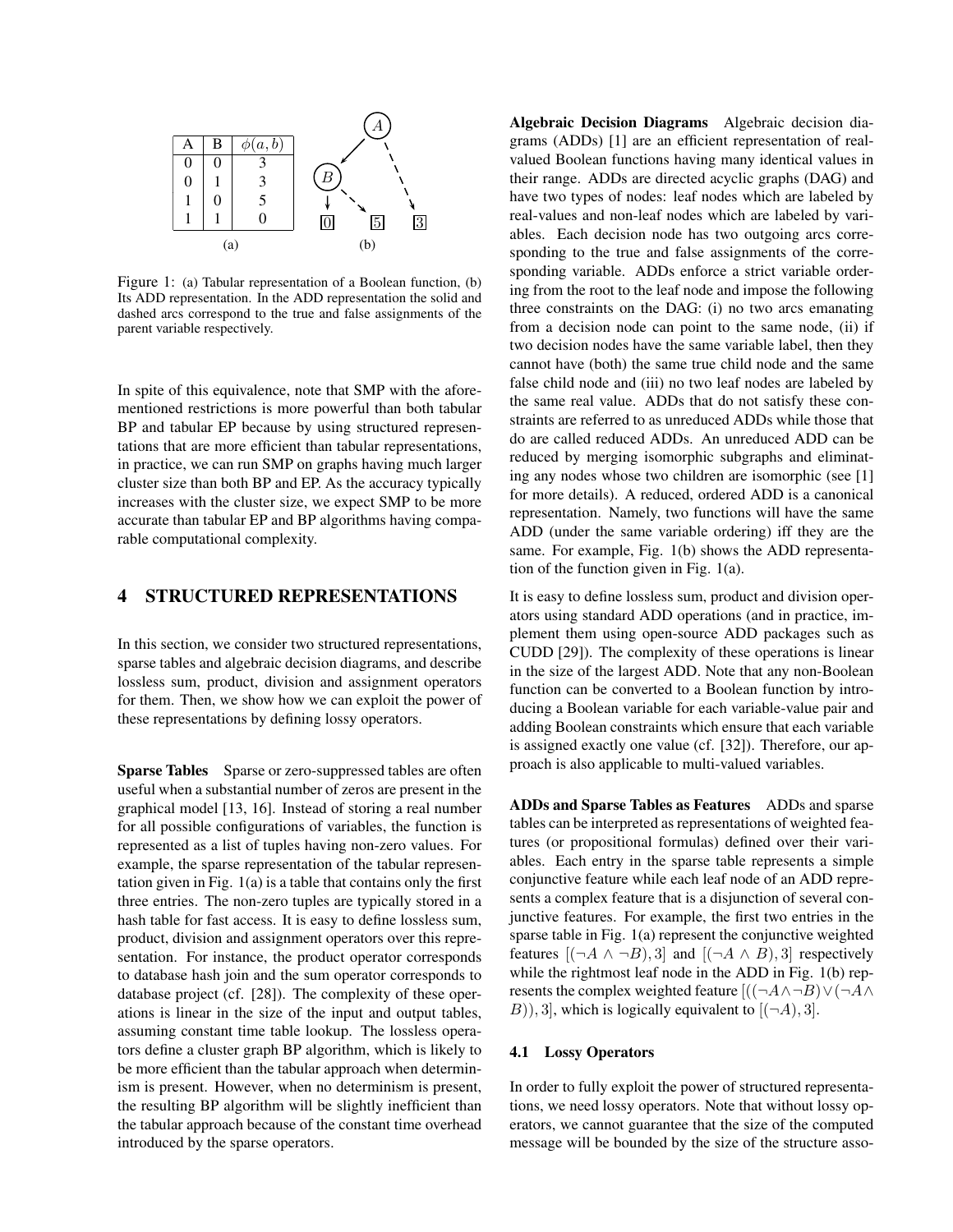ciated with each edge. Since lossy sum, product and division operators are simply lossy projections of their lossless counterparts, we only have to define the lossy projection operator.

**Definition 3.** Given a ADD (or sparse table)  $\mathcal{R}$ , let  $[f_i, v_i]$ be the weighted feature associated with a leaf node (entry)  $i$ . Then, the **lossy projection** of a probability distribution  $\phi$  on *i* is  $v_i = \frac{1}{|\text{Sol}(f_i)|} \sum_{\mathbf{y} \in \text{Sol}(f_i)} \phi(\mathbf{y})$  where  $\text{Sol}(f_i)$  is the set of assignments that are consistent with  $f_i$ . The **lossy** projection of  $\phi$  on  $\mathcal{R}$ , denoted by  $\mathcal{R}[\phi]$  is the lossy projection of  $\phi$  on all leaf nodes (entries) of  $\mathcal{R}$ .

We can show that:

Theorem 1. *Given a ADD (or sparse table)* R*, the lossy projection operator (see Definition 3) minimizes the KL divergence between*  $\phi$  *and*  $\mathcal{R}[\phi]$ *. In other words, there exists no other ADD (or sparse table) that has the same structure as* R *but has smaller KL divergence.*

At first glance, the lossy projection operator may seem impractical because it involves computing the number of assignments that are consistent with a feature, i.e., it includes solving the #P-complete model counting problem. However, for sparse hash tables and ADDs, this is not an issue because model counting is constant time and linear time in the size of the representation respectively.

# 5 A STRUCTURED MESSAGE PASSING ALGORITHM

Clearly, in order to exploit the compactness of ADDs and sparse tables, a majority of the messages should contain determinism and/or CSI. To this end, we propose to artificially introduce CSI and determinism in the messages. Intuitively, if the introduced CSI and determinism captures most of the probability mass in the message, the resulting algorithm will be as accurate as cluster graph BP. However, its time and space complexity will be much smaller.

We cannot add zeros or determinism arbitrarily, however. Notice that in order to guarantee that the KL divergence between the exact message and all possible projected messages is not equal to infinity, all configurations of variables that are consistent in the exact message should also be consistent in the projected message. Otherwise, the minimum KL distance will equal infinity. For example,

Example 1. Consider a cluster that is associated with an ADD representing two features ( $A \vee B \vee C$ , 5) and ( $\neg A \wedge$  $\neg B \land \neg C, 0$  and an edge with its neighbor that is associ-ated with an ADD representing two features ( $\neg A \land \neg B, v$ ) and  $(A \vee B, 0)$ . No matter what value of v is selected, the KL divergence between the exact message obtained by summing out C from the cluster and any message projected on the structured representation will be infinity.

There are a number of ways in which we can add determinism so that all clusters and edges satisfy the consistency condition described above. We propose the following approach because of its simplicity: generate a set of samples and project them on each cluster and each edge. The projected samples define a constraint that all partial assignments that are not present in the generated samples have zero weight. For example,

Example 2. Consider a graphical model with three binary variables  $\{X_1, X_2, X_3\}$ . Let **S**  $\{(0, 1, 1), (1, 0, 0), (1, 0, 1)\}\$  be a set of samples over the three variables. Consider a cluster defined over two variables  $\{X_1, X_2\}$ . Then, the projection of **S** on the cluster is the relation:  $\{(0, 1), (1, 0)\}.$  The other two assignments  $\{(1, 1), (0, 0)\}\$  have zero weight. The ADD associated with this cluster will represent the following set of features:  $\{(\neg X_1 \land X_2, v_1), (X_2 \land \neg X_2, v_2),$  $((\neg X_1 \land \neg X_2) \lor (X_1 \land X_2), 0).$ 

We can show that our approach that introduces determinism via sampling is correct and yields a structured EP algorithm. The only assumption we have to make is that each tuple having non-zero value in each function in the graphical model is included in the samples. This will ensure that the KL divergence between any function in the graphical model and its lossy projection is finite. Formally,

**Theorem 2.** *Given a graphical model*  $\mathcal{G} = (\mathbf{X}, \mathbf{D}, \Phi)$ *, a structured cluster graph* G(V, E)*, let* S *be a set of samples over* **X** *such that:* (1) For each cluster  $V \in V$  *and each edge*  $E \in \mathbf{E}$ ,  $\mathcal{R}_V$  *and*  $\mathcal{R}_E$  *are such that for any function*  $\phi$  *and for all configurations*  $\mathbf{x} \notin \mathbf{S}$ ,  $\mathcal{R}_V[\phi](\mathbf{x}) = 0$ *and*  $\mathcal{R}_E[\phi](\mathbf{x}) = 0$  *and for all configurations*  $\mathbf{x} \in \mathbf{S}$ *,*  $\mathcal{R}_V[\phi](\mathbf{x}) > 0$  and  $\mathcal{R}_E[\phi](\mathbf{x}) > 0$  and (2) For each func*tion*  $\phi \in \Phi$ *, all assignments*  $\mathbf{x} \in S(\phi)$  *such that*  $\phi(\mathbf{x}) > 0$ *are included in* S*. Then, for each edge* E*, there exists a lossy message such that the KL divergence between the lossless message and the lossy one is finite.*

To artificially introduce CSI in the message, we propose to use quantization [10, 30]. In this approach, given a small real number  $\epsilon$ , we put all values in the range of the function into multiple bins such that the absolute difference between any two values in each bin is bounded by  $\epsilon$ . The goal is to minimize the number of bins. Then, we replace all values in each bin by their average value in each function. Quantization reduces the number of distinct values in the range of the function and as a result reduces the size of the ADD representing the message.

The discussion above yields Algorithm 1, which is a possible instance of SMP. The algorithm takes as input a graphical model  $\mathcal{G} = (\mathbf{X}, \mathbf{D}, \Phi)$ , a cluster graph  $G(\mathbf{V}, \mathbf{E})$ , a representation system  $R$ , an integer k denoting the number of samples and a real number  $\epsilon$ , which denotes the error bound used for quantization. The algorithm first generates samples from the graphical model. The samples can be gener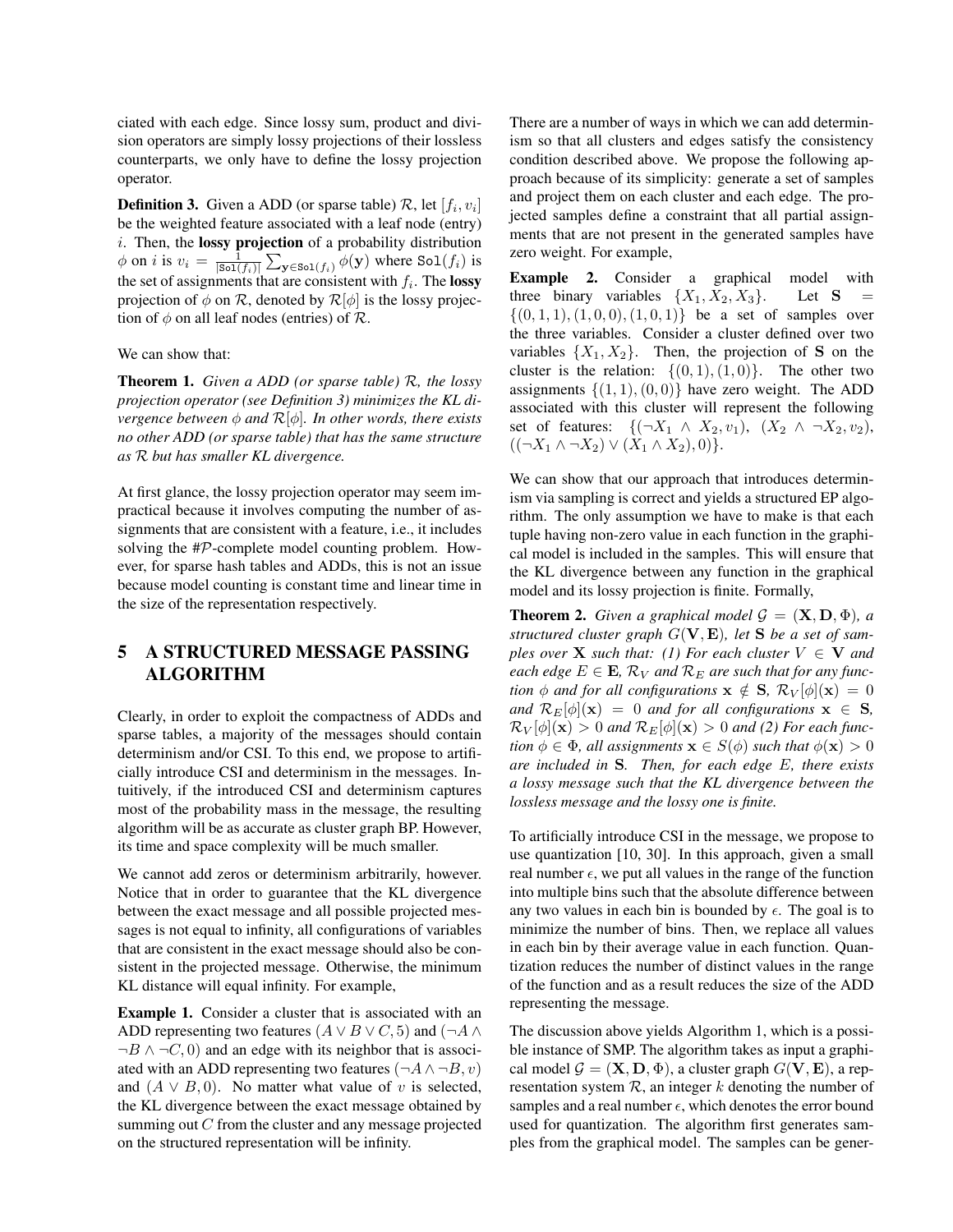Algorithm 1: Structured Message Passing

**Input:** A graphical model  $\mathcal{G} = (\mathbf{X}, \mathbf{D}, \Phi)$ , a cluster graph  $G = (\mathbf{V}, \mathbf{E})$ , a representation system  $\mathcal{R}$ , integer  $k > 0$ and a real number  $0 \leq \epsilon \leq 1$ 

Output: A structured cluster graph with (converged) messages and potentials

#### begin

S=Generate  $k$  Samples from  $\mathcal{G}$ ; for *each*  $V \in V$  *and*  $E \in E$  **do** // Project  $S$  on  $V$  and  $E$ Initialize  $\mathcal{R}_V[\phi_V]$  and  $\mathcal{R}_E[\phi_E]$  to zero; for *all configurations*  $x \in S$  do  $\int$  set  $\mathcal{R}_V[\phi_V](\mathbf{x}) = 1$  and  $\mathcal{R}_E[\phi_E](\mathbf{x}) = 1$ ; Let  $G' = (\mathbf{V}', \mathbf{E}')$  be the structured cluster graph obtained in the above step;

**for** *each function*  $\phi$  *in*  $\Phi$  **do** Find a cluster  $V \in V'$  such that  $S(\phi) \subseteq S(\phi_V)$  and

multiply  $\phi$  with  $\mathcal{R}_V[\phi_V];$ 

Run sum-product or belief-update message passing on  $G'$ until convergence. Quantize each message using  $\epsilon$ ;

ated using either importance sampling or Gibbs sampling. (For higher accuracy, the samples should be such that they capture the modes of the distribution.) After the samples are generated, we project the samples on each cluster and each edge and use the representation system to yield a structured cluster graph  $G'(\mathbf{V}', \mathbf{E}')$ . Then, we initialize the parameters of each cluster  $V \in V'$  and each edge  $E \in E'$ using the functions in the graphical model. Finally, the algorithm runs either sum-product or belief-update message passing on the structured cluster graph. Each message is quantized using  $\epsilon$ .

Algorithm 1 is equivalent to the cluster graph BP algorithm when  $k = \infty$  and  $\epsilon = 0$ . It is equivalent to the quantizationbased EP algorithm proposed in [10] when  $k = \infty$  and  $\epsilon > 0$ . For other values of k and  $\epsilon$ , Algorithm 1 yields a Monte Carlo approximation of cluster graph BP and EP.

The algorithm just presented belongs to a class of algorithms that combine sampling-based inference with message-passing based inference. Many other advanced algorithms proposed in literature such as Particle BP [14, 31], AND/OR sampling [9], and sample propagation [23] belong to this class. The novelty in our proposed algorithm is that we combine sampling-based inference with message-passing inference over structured cluster-graphs. This yields several interesting bias versus variance tradeoffs, which can be leveraged to improve the accuracy of estimation. We discuss these tradeoffs next.

### 5.1 Analysis: Bias-Variance Tradeoffs

In this section, we analyze the bias-variance tradeoffs in Algorithm 1. Let  $f(x)$  be the quantity that we want to estimate (e.g., the partition function or the posterior marginals). Given a set of samples S, a cluster graph

G and constant  $\epsilon$ , let  $h(\mathbf{x}; G, \epsilon, \mathbf{S})$  denote the estimate of  $f(\mathbf{x})$  computed using Algorithm 1 with  $G, \mathbf{S}, \epsilon$  as inputs. Then, the expected mean squared error between  $f(\mathbf{x})$  and  $h(\mathbf{x}; G, \epsilon, \mathbf{S})$  is

$$
\mathbb{E}_{\mathbf{S}}[\{h(\mathbf{x}; G, \epsilon, \mathbf{S}) - f(\mathbf{x})\}^2] = \{\mathbb{E}_{\mathbf{S}}[h(\mathbf{x}; G, \epsilon, \mathbf{S})] - f(\mathbf{x})\}^2 + \{\mathbb{E}_{\mathbf{S}}[\{h(\mathbf{x}; G, \epsilon, \mathbf{S}) - \mathbb{E}_{\mathbf{S}}[h(\mathbf{x}; G, \epsilon, \mathbf{S})]\}^2]\} \quad (2)
$$

The first term in Eq. (2) equals bias squared and the second term equals the variance.

We can show that:

**Theorem 3.** *Increasing the cluster size (or decreasing*  $\epsilon$ *) of the cluster graph used by Algorithm 1 decreases the asymptotic bias*  $\lim_{|\mathbf{S}| \to \infty} |\mathbb{E}_{\mathbf{S}}[h(\mathbf{x}; G, \epsilon = 0, \mathbf{S})] - f(\mathbf{x})|$  *but increases the variance.*

*Proof.* (Sketch) Notice that in the limit of infinite samples and assuming that  $\epsilon = 0$ , Algorithm 1 is equivalent to the cluster graph BP algorithm (we also assume that the sampling algorithm generates every assignment having non-zero probability in  $G$  with non-zero probability). Since the set of cluster graphs whose cluster size is bounded by  $i$ (along with the associated cluster potentials and messages) is included in the set of cluster graphs whose cluster size is bounded by  $i+1$ , the bias will never increase as we increase the cluster size. Moreover, cardinality arguments (the number of different clusters of size  $i + 1$  is far greater than the number of different clusters of size  $i$ ) dictate that there exists a particular setting of cluster potentials and messages in a cluster graph whose cluster size is bounded by  $i + 1$  that cannot be represented by any cluster graph whose cluster size is bounded by  $i$  and therefore the asymptotic bias decreases as we increase the cluster size. (The asymptotic bias of a junction tree is zero).

To prove that the variance increases as we increase the cluster size, consider two clusters V and V' where  $V'$  is constructed from V by adding a variable to it. Clearly, projecting the given set  $S$  of samples on  $V$  will cover a greater percentage of the tuples in the potential associated with V as compared to the potential associated with  $V'$ . As a result, the effective sample size at  $V$  is larger than the effective sample size at  $V'$ . Since the variance decreases as the sample size increases, the variance at  $V$  will be smaller than the variance at  $V'$ . Therefore, the variance increases as we increase the cluster size. Increasing  $\epsilon$  has the effect of introducing new context specific (conditional) independences, which is the same as decreasing the cluster size. Therefore, the same arguments apply to decreasing  $\epsilon$ .  $\Box$ 

From the central limit theorem, it is immediate that:

Theorem 4. *Increasing the number of samples while fixing* G *and decreases the variance. Moreover, the sample bias converges to the asymptotic bias at the rate of*  $O(|S|^{-1/2})$ *.* 

Theorems 3 and 4 summarize the bias-variance tradeoffs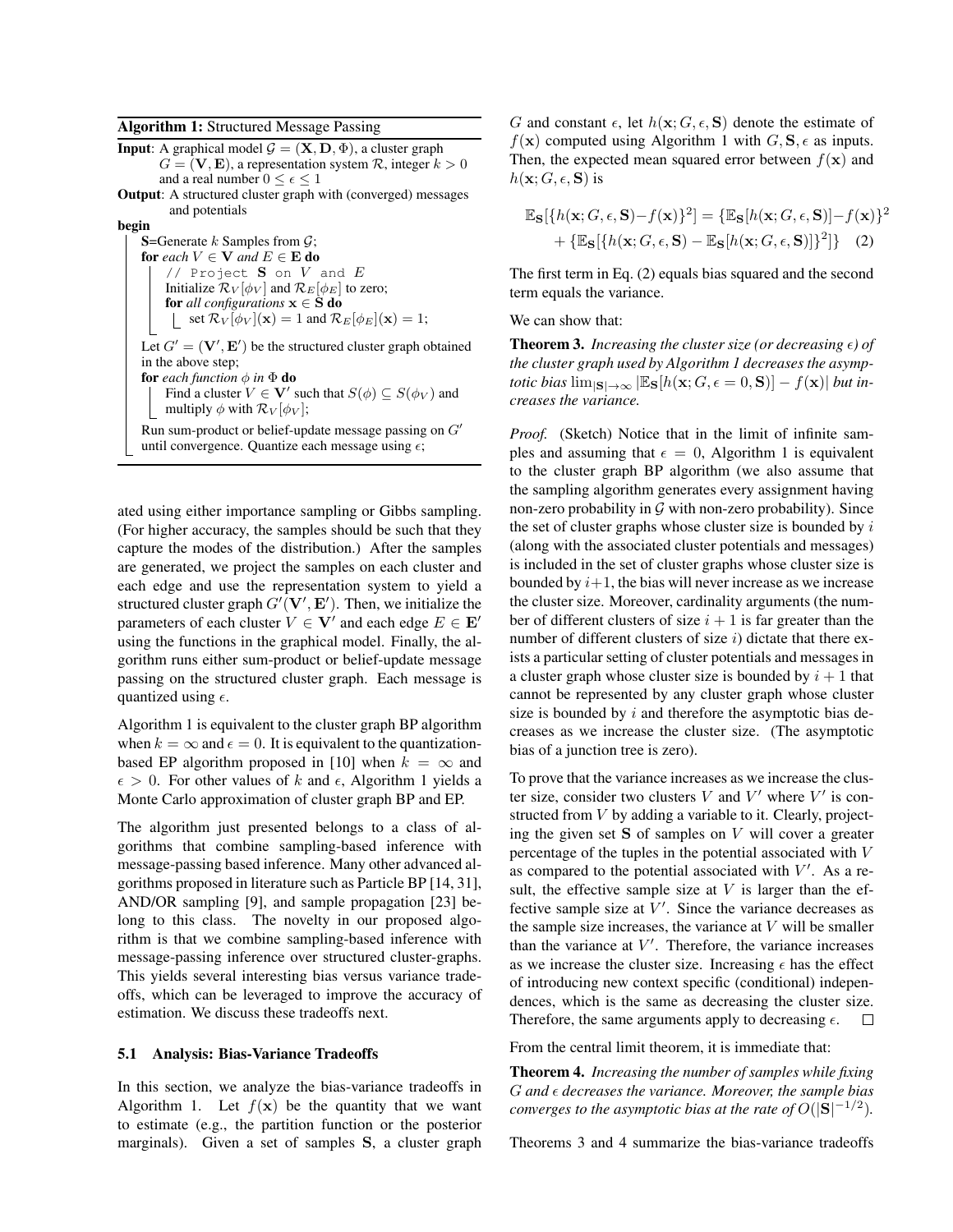associated with Algorithm 1. For a fixed sample size, cluster graphs having large clusters will typically have low bias and high variance while cluster graphs having small clusters will typically have large bias and low variance.



 0.13 IJGP<br>SMP-SH<br>SMP-ADD -oi 0.12 Average KL divergence Average KL divergence 0.11 0.1 0.09 0.08 0.07 0.06 0.05  $0.04$  –  $100$ -100 -90 -80 -70 -60 -50 -40 -30 -20 Epsilon (a) 0.0024 IJGP SMP-SH SMP-ADD <u> ले</u> 0.0023 Average KL divergence Average KL divergence 0.002  $0.002$  0.002 0.0019 0.0018 c 0.0017 0.0016 ــا 0.0015<br>100--100 -90 -80 -70 -60 -50 -40 -30 -20 Epsilon (b) 0.0024 IJGP<br>SMP-SH<br>SMP-ADD 0.0023 Average KL divergence Average KL divergence 0.002 0.0021 0.002 0.0019 0.0018 e 0.0017 0.0016  $0.0015$   $-100$ -100 -90 -80 -70 -60 -50 -40 -30 -20

Figure 2: Impact of varying  $k$  (number of samples), keeping the i-bound and  $\epsilon$  constant for (a)  $20 \times 20$  Ising model with 10 evidence nodes,  $i = 9$  and  $\epsilon = 2^{-40}$ , (b) Block coding instance with 255 variables and 511 functions,  $i = 12$  and  $\epsilon = 2^{-100}$ and (c) Logistics instance with 1413 nodes and 29487 functions,  $i = 15$  and  $\epsilon = 2^{-40}$ .

## 6 EXPERIMENTS

In this section, we compare SMP with Iterative Join Graph propagation (IJGP) [19], a state-of-the-art tabular clus-

Figure 3: Impact of varying the quantization parameter  $\epsilon$ , keeping the i-bound and k constant for (a)  $20 \times 20$  Ising model with 10 evidence nodes,  $i = 6$  and  $k = 2<sup>5</sup>$ , (b) Block coding instance with 255 variables and 511 functions,  $i = 12$  and  $k = 2^{16}$  and (c) Logistics instance with 1413 nodes and 29487 functions,  $i = 12$ and  $k = 2^{16}$ .

(c)

Epsilon

ter graph BP algorithm. IJGP won two out of the three marginal estimation categories in the 2010 UAI competition [8]. We experimented with instances from three benchmark domains: (i) Ising models (these instances are available from the PASCAL 2011 probabilistic inference challenge), (ii) linear block coding (these instances available from the UAI 2008 evaluation), and (iii) logistic planning (these instances are available from the authors of Ca-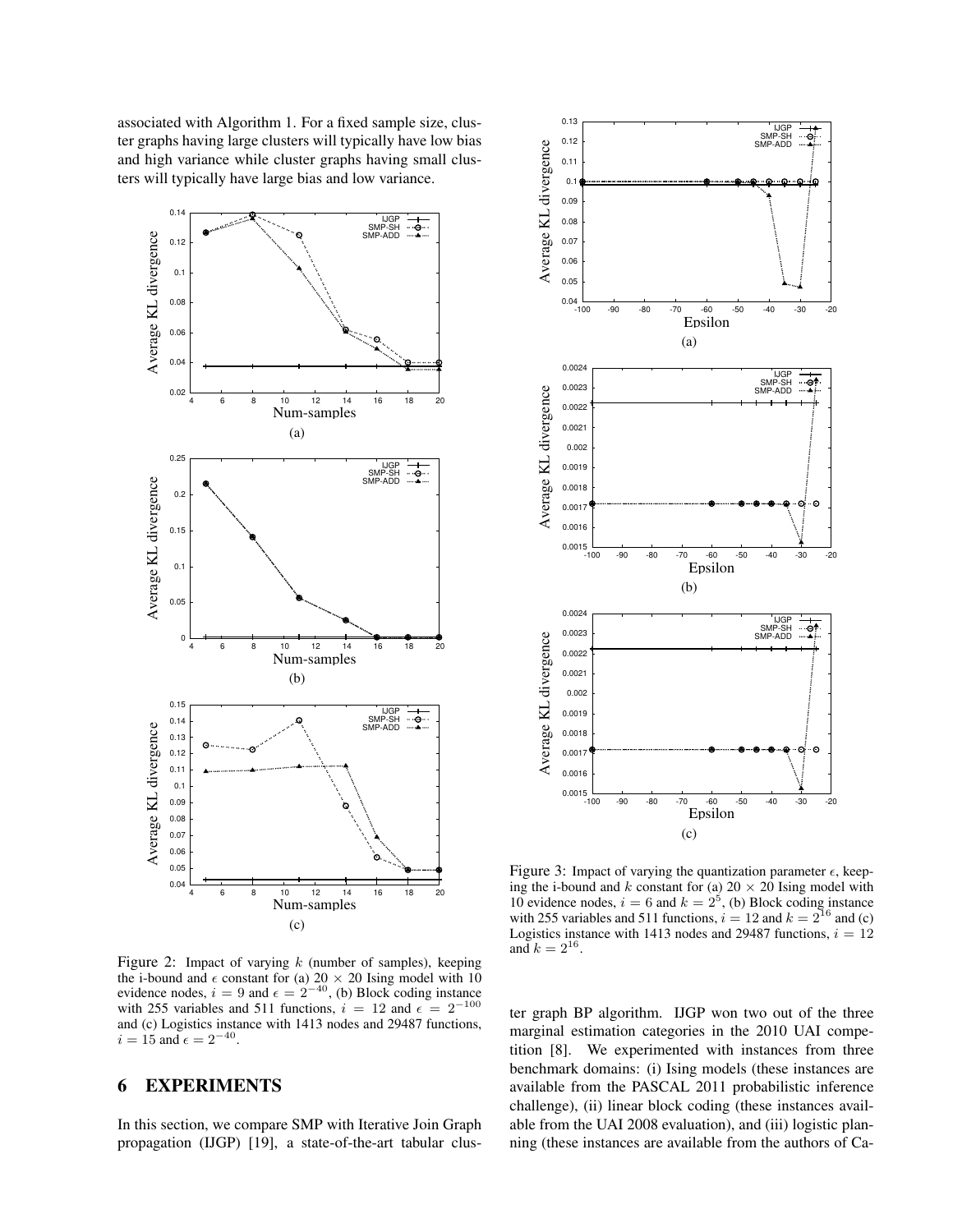



Figure 4: Impact of varying the i-bound, keeping  $k$  and  $\epsilon$  constant for (a)  $20 \times 20$  Ising model with 5 evidence nodes,  $k = 2^{14}$ and  $\epsilon = 2^{-30}$ , (b) Block coding instance with 255 variables and 511 functions,  $k = 2^{18}$  and  $\epsilon = 2^{-35}$  and (c) Logistics instance with 1413 nodes and 29487 functions,  $k = 2^{16}$  and  $\epsilon = 2^{-35}$ .

chet [25]). Ising models have no determinism, the linear block coding networks have determinism and CSI while the logistic planning instances have determinism but no CSI.

We used the CUDD package [29] to implement ADDs. For a fair comparison, we constructed the cluster graphs for SMP using the same approach used by IJGP (see [19] for details). In IJGP, the complexity of inference is controlled by bounding the number of variables in each cluster by an integer parameter  $i$ , called its i-bound. We varied the i-

Figure 5: KL-divergence as a function of time (a)  $21 \times 21$  Ising model with 5 evidence nodes, (b) Block coding instance with 255 variables and 511 functions and (c) Logistics instance with 1413 nodes and 29487 functions.

bound from 3 to 15 in increments of 3. For the SMP algorithm, we varied  $\epsilon$  (which controls quantization) from  $2^{-20}$ to  $2^{-100}$  and k (number of samples) from  $2^5$  to  $2^{20}$ . We used Gibbs sampling on the Ising models and importance sampling on the other two for generating samples (This is because Gibbs sampling does not converge in presence of determinism). We ran each algorithm until convergence or until 15 minutes or until it exceeded a memory bound of 512 MB, whichever was earlier. We chose these values because the benchmarks can be solved exactly in roughly 1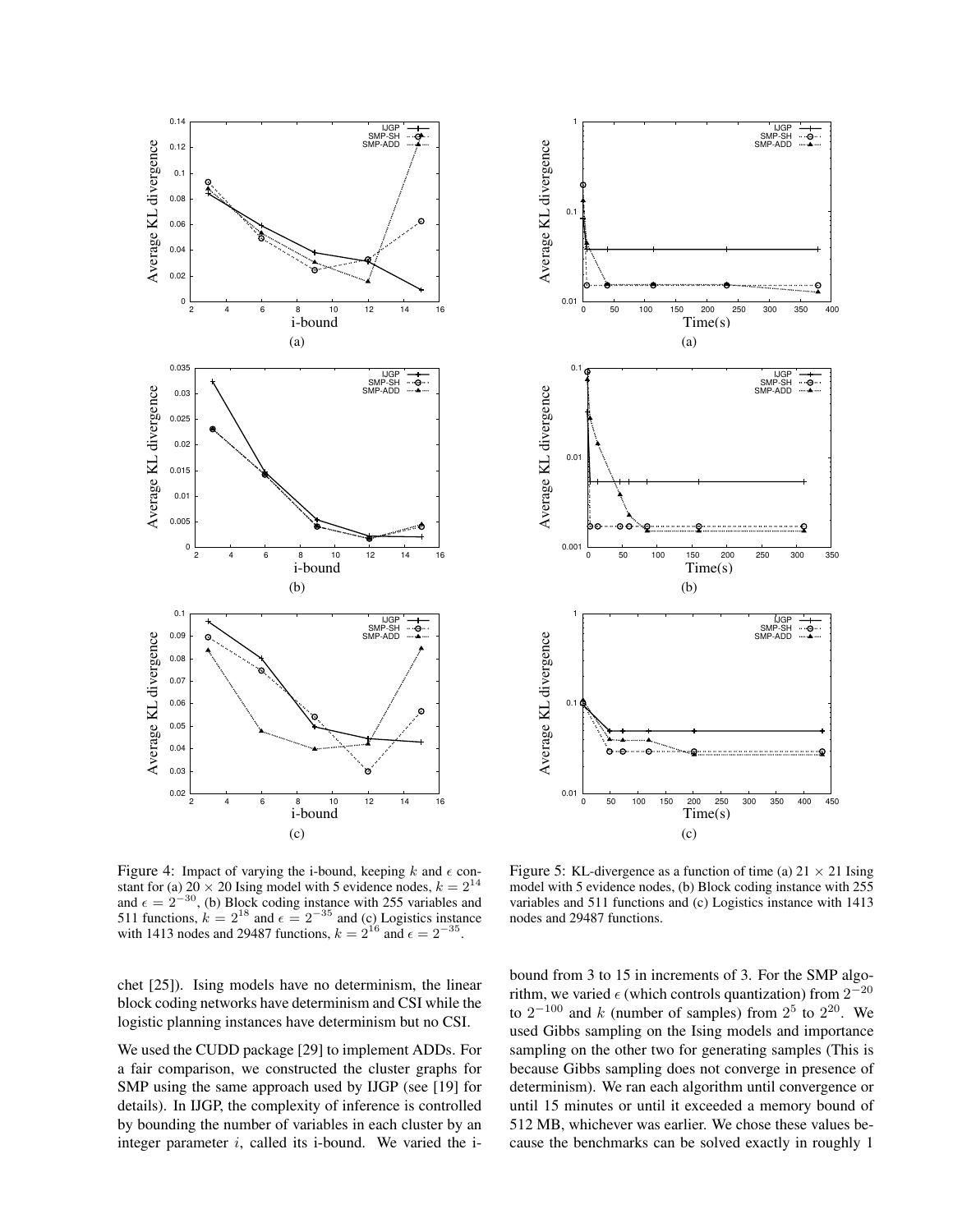hour of cpu time using up to 8 GB of RAM. We used average KL divergence between the exact and approximate marginal distribution to measure accuracy.

For lack of space, we only show a fraction of our results in Figures 2-5. SMP-SH and SMP-ADD denote the sparse hash table based and ADD based implementation of SMP respectively. Note that each point in each figure denotes an average over 10 random runs of IJGP, SMP-SH and SMP-ADD respectively.

Figure 2 shows the impact of varying the number of samples k, keeping the i-bound and  $\epsilon$  constant for three instances, one from each domain. As expected, the accuracy of SMP-SH and SMP-ADD improves with more samples.

Figure 3 shows the impact of varying the quantization parameter  $\epsilon$ , keeping the i-bound and k constant for three instances. In all three cases, we clearly see the bias versus variance trade-off; as we decrease  $\epsilon$ , the accuracy first improves and then reduces before stabilizing to a fixed point.

Figure 4 shows the impact of varying the i-bound, keeping  $\epsilon$ and  $k$  constant for three instances. Again in all three cases, we clearly see the bias versus variance trade-off; as we increase the cluster size (i-bound), the accuracy improves until a certain i-bound after which it starts decreasing.

Figure 5 shows the accuracy of various schemes as a function of time. For each time-point, we select the parameters that yield the best accuracy for each of the three methods. SMP-ADD is more accurate than SMP-SH which in turn is more accurate than IJGP. Note the log-scale on the Y-axis and therefore there is an order of magnitude difference.

# 7 RELATED WORK

Our work is related to the work on structured region graphs (SRGs) by Welling et al. [33]. In it, the authors showed that Yedidia et al.'s [34] generalized belief propagation algorithm *morphs* into the EP algorithm [20] if each message and cluster potential in the region graph is approximated by a product of tractable tabular functions. Our work is different from Welling et al.'s work in that we propose to use structured representations which are often more compact than the product of tabular functions representation. Also, unlike our formulation, there is no straight-forward way of introducing and exploiting determinism and CSI in the SRG formalism.

Our work is also related to the work on non-parametric BP by Sudderth et al. [31] and particle BP by Ihler and McAllester [14], in which the authors propose to represent BP messages using samples or particles. However, unlike our work, these approaches do not exploit structured representations and do not utilize both CSI and determinism. Also, they do not investigate bias versus variance trade-offs as we do. Our work connects particle BP with EP, yielding a more unified perspective.

Another related work is that of [7, 12, 23] who perform sampling based inference on junction trees. The main idea in these papers is to perform message passing on a junction tree by substituting messages which are too hard to compute exactly by their sampling-based approximations. Unlike our work, however, they do not perform message passing over arbitrary cluster graphs. This is problematic because as we showed, for a small sample size, junction trees will have low bias but high variance and as a result they will likely yield inaccurate results.

Finally, our work is related to the work on approximation by quantization (ABQ) by Gogate and Domingos [10]. Unlike ABQ which only introduces CSI, we propose to introduce both CSI and determinism which as we show often yields better accuracy in practice.

# 8 SUMMARY AND FUTURE WORK

In this paper, we proposed *structured message passing*, a unifying approach for taking advantage of structured representations. We investigated the use of two structured representations within this framework: algebraic decision diagrams (ADDs) and sparse hash tables. ADDs are useful in presence of CSI and/or determinism while sparse tables are useful only in presence of determinism. Therefore, in order to fully utilize the power of ADDs and sparse tables, we proposed a new algorithm that artificially introduces CSI via quantization and determinism via sampling. Our new algorithm is quite powerful and includes the cluster graph BP algorithm, the EP algorithm and the particle BP algorithm as special cases. Our algorithm introduces several bias versus variance tradeoffs. We investigated these tradeoffs both theoretically and empirically and showed that our new algorithm is superior to state-of-the-art approaches such as Iterative Join Graph Propagation [19].

Future work includes: applying our algorithm to continuous and hybrid discrete/continuous graphical models; using other structured representations such as mixture models and Affine ADDs [26] within SMP; combining SMP with lifted inference (cf. [11]); using our algorithm for weight learning; developing automatic tuning strategies for finding the right balance between bias and variance; etc.

### Acknowledgements

This research was partly funded by ARO grant W911NF-08-1-0242, AFRL contracts FA8750-09-C-0181 and FA8750-13-2-0019, NSF grant IIS-0803481, and ONR grant N00014-12-1-0312. The views and conclusions contained in this document are those of the authors and should not be interpreted as necessarily representing the official policies, either expressed or implied, of ARO, AFRL, NSF, ONR, or the United States Government.